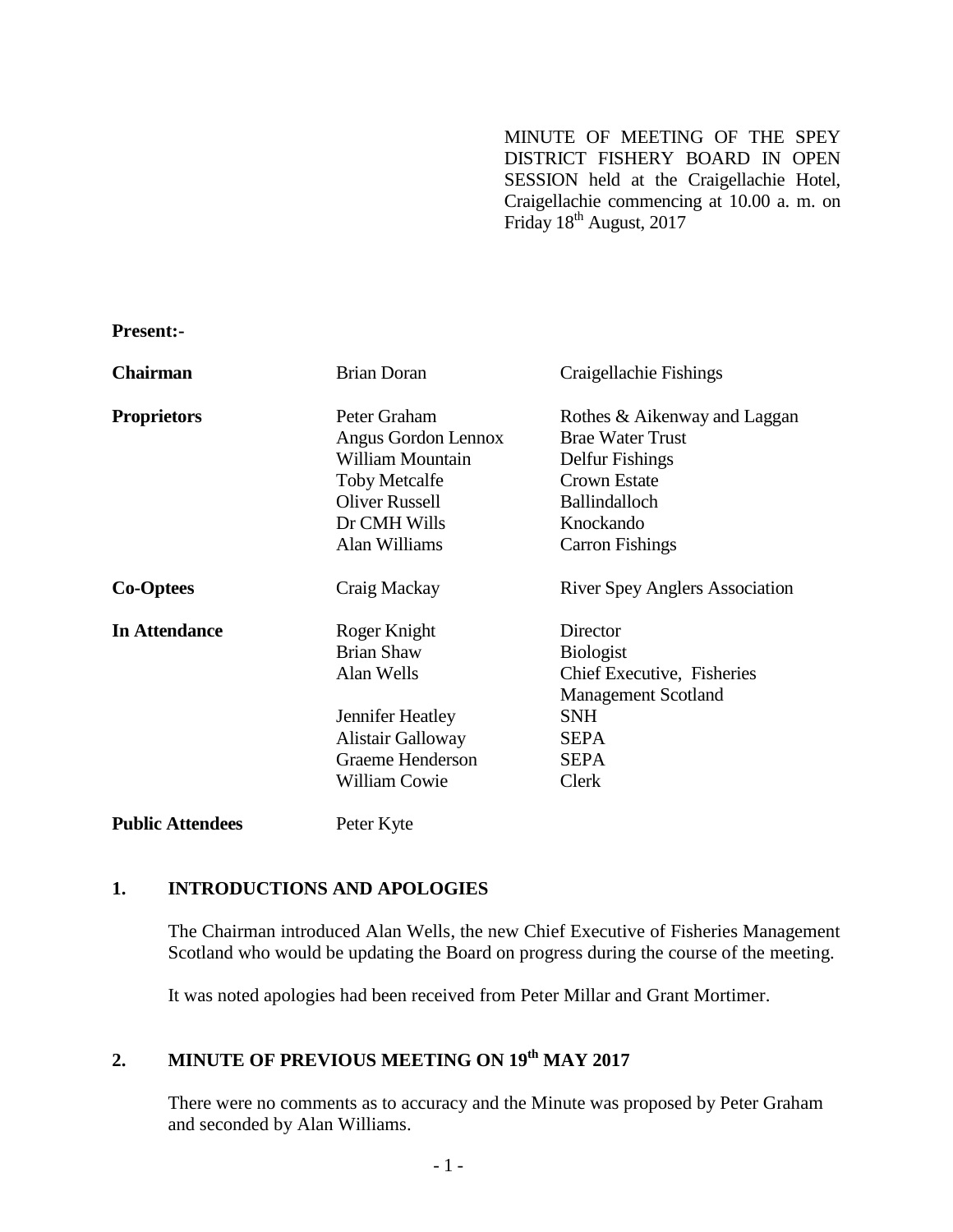## **3. MATTERS ARISING FROM PREVIOUS MINUTE**

There were no matters arising other than on the Agenda.

#### **4. DIRECTOR'S REPORT**

4.1 The Director's Report was as appended to the Minute but the following particular points arose:-

#### 4.1.1 **Salmon catch figures**

The Director reported that the figure to the end of June was only 45 fish below the 5-year average of 2,722. The catch and release figure for Salmon & Grilse currently stood at 96%.

#### 4.1.2 **Sea Trout**

Catches were a little ahead of the 5-year average.

## 4.3 **Pacific Pink Salmon**

The Director reported that 9 had appeared in total, 8 of which had been caught and 1 found at the river bank. He also reported that some redds had been found and asked the Biologist to provide further information.

Brian Shaw advised that those caught had been up as far as Abernethy and whilst it was difficult to determine precise figures, there could be a substantial number of redds in the river. It was not known whether they would be able to successfully breed and incubate, but the approach currently was to mark redds and keep an eye on them, recognising that Pacific pink salmon were an aggressive coloniser and it was a matter of considerable concern. Alan Wells interjected to warn that Pacific Pink Salmon were very adaptable and, as yet, there was not sufficient information to establish whether or not they would be viable in Scottish rivers, but licences would be granted to carry out study and control.

The Chairman then invited questions to be directed to Alan Wells.

On enquiry from Angus Gordon Lennox, Alan Wells confirmed that genetic samples were being taken and the instructions for those who had caught fish was to keep them alive if possible, or maintain the fish in a freezer until they could be collected and sampled. There were some theories regarding the origin of the Pink Salmon and it was noted that some stocking had taken place in northern Russia in the 1950's. There was also a fairly well-established population in Northern Norway.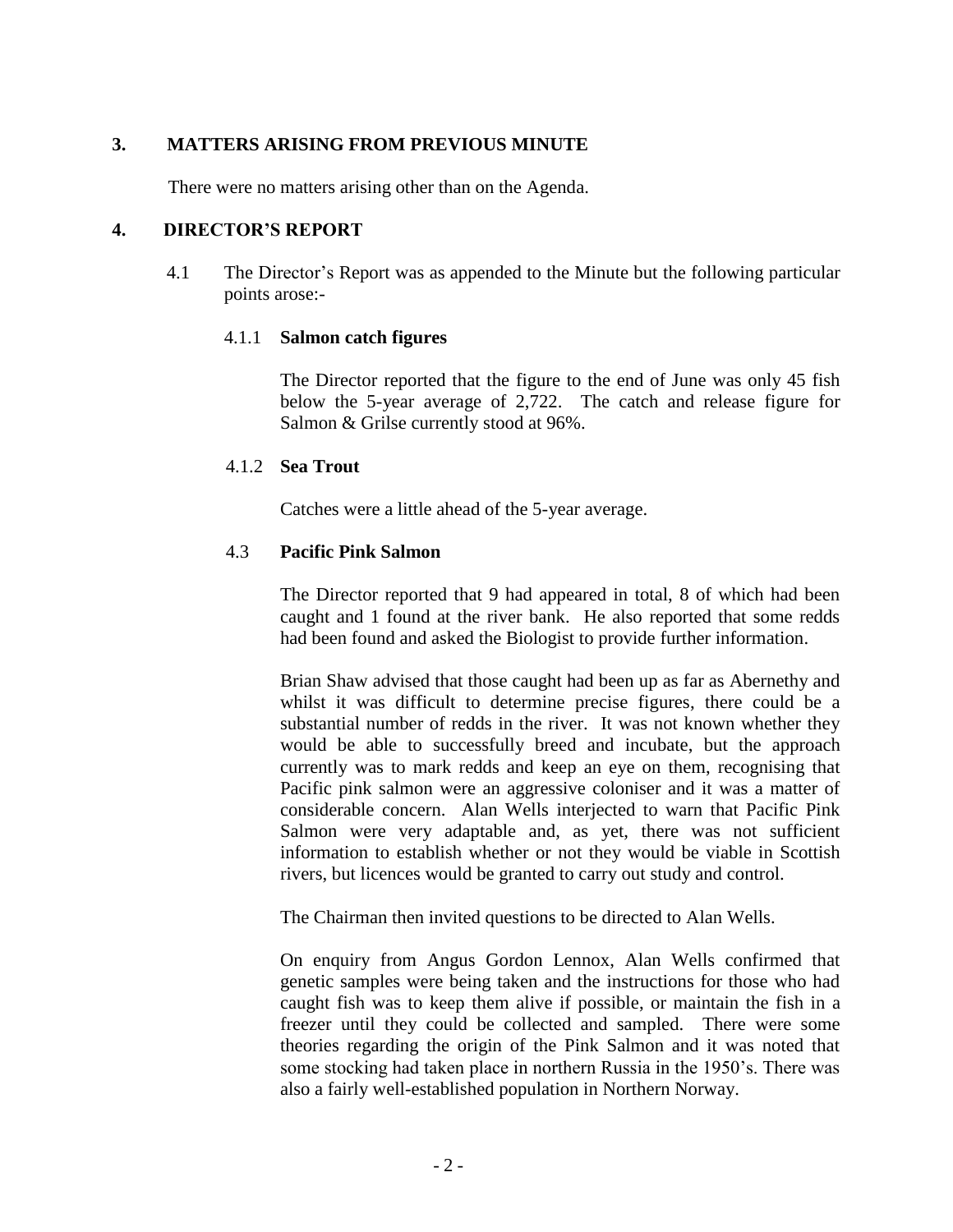The exact origin however was speculation and until genetic results were clearer, the origin of the current influx could not yet be determined. It was also possible that the differing feeding availability in the marine environment had encouraged wider migration, but the answer would lie in the genetic analysis.

Alan Williams enquired whether liaison had been taking place with Norway and with other Scandinavian and European rivers and the answer was that this had taken place since their first appearance. Reports had also been received of pink salmon appearing in Scottish west coast rivers and in Iceland.

Peter Graham asked whether, as a Board, we should not be simply taking action to destroy them. In answer, Alan Wells felt that the important thing was to generate sufficient genetic material and in any event, entire elimination would be very difficult to achieve. The genetic information would dictate what course of action would then be followed. He confirmed that Fisheries Management Scotland had been taking matters very seriously, monitoring and moving forward on underlying risk assessments and impact studies. They would be putting into place action plans for 2019 which would coincide with the next 2-year cycle of the Pacific Salmon. He denied that FMS were being complacent but that, until the genetic information was available, they were not in a position to finalise action plans.

Alan Williams asked whether there was any indication what had caused the sudden rise in number and in response, Alan Wells confirmed that this was exactly what would be explored and examined in a meeting scheduled for September, including whether this constituted a "one-off" event.

In response to an enquiry from Toby Metcalfe, Brian Shaw advised that from a practical point of view, there was little the Board could do other than to keep a close watch on the river, to collect dead fish and to retain those caught.

Oliver Russell recommended that a clear briefing be issued by the Board to all Proprietors on this aspect immediately.

Toby Metcalfe asked whether, given that there was a "fixed cycle" of 2 years for these fish, some targeted action could be taken to account for that. In response, Alan Wells confirmed that they would discuss all possible action, but a coordinated approach on all rivers needed to be taken. The risk assessments they were carrying out would establish such questions as whether these fish returned to the same location to spawn, whether they competed with the Atlantic salmon for the same feed both in river and in the marine environment and their origin.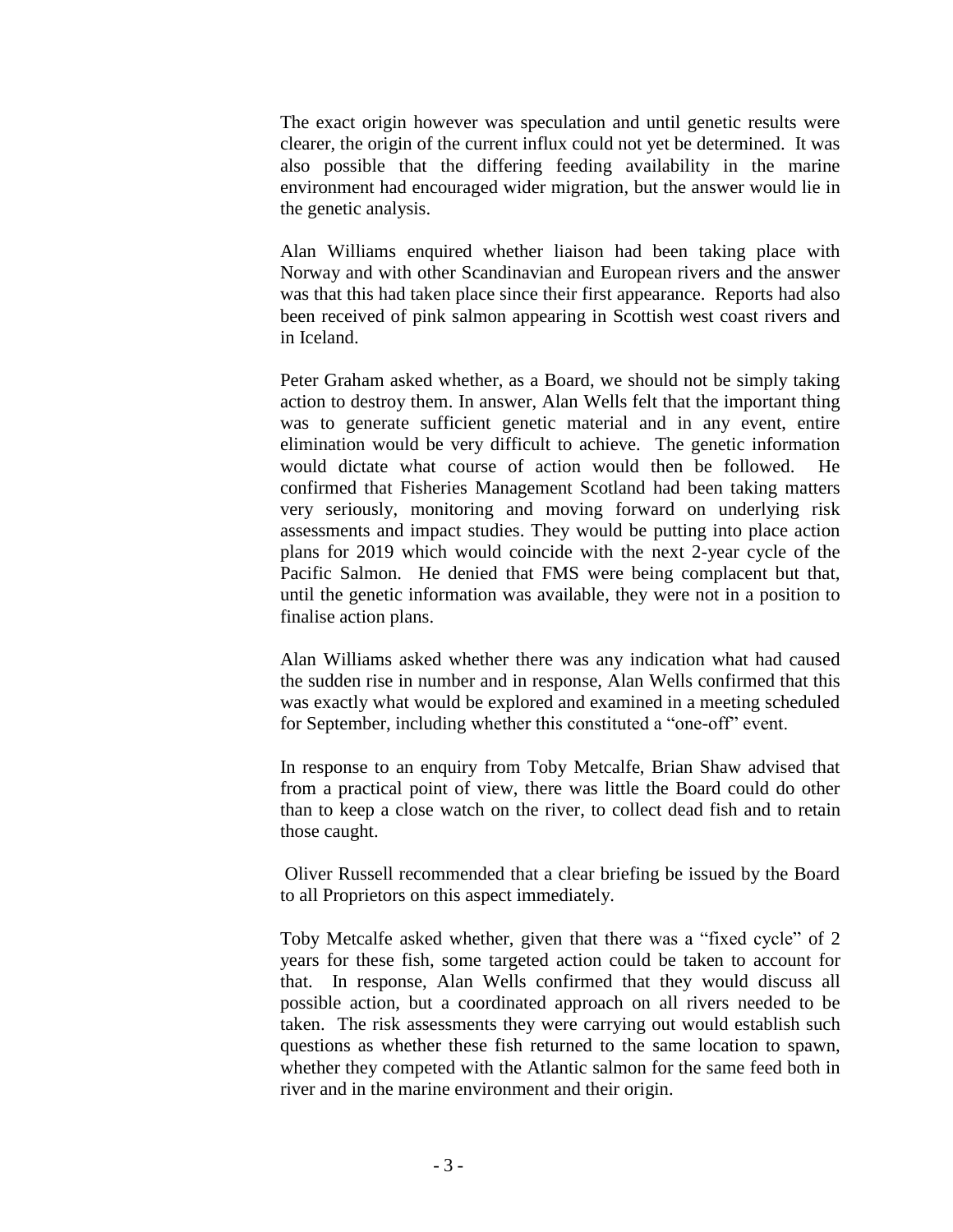Toby Metcalfe also asked, through Alan Wells, that he ensure that the Scottish Government were clear about the risk of an invasive species such as Pacific Pink Salmon and were not simply reliant upon Fishery Boards to undertake action by proxy.

In summary, the Chairman confirmed that a briefing note would be issued at the beginning of the following week covering the issues raised.

### 4.4 **Armadale Tagging Project**

It was reported that to date only 70 fish had been tagged and it was not clear whether funding would continue into the following year and whether the batteries that had been incorporated into the tags would continue to be viable.

In response to enquiry, Alan Wells reported that his understanding was that the project would continue and unused tags would be stored at the end of October. He reminded the Board that the history was that Marine Scotland Science had wanted to locate a suitable tagging site from which fish could be identified "nosing" into rivers and Armadale was chosen as one of only two or three sites with sufficient numbers of fish to tag. Clearly, the actual numbers turned out to be significantly reduced because of low grilse numbers, but he reminded the Board that although FMS had pushed for the project to be carried out in the Aberdeen area, they had been overruled by Marine Scotland who had chosen Armadale.

In further response to enquiry, Alan Wells confirmed that some tagged fish had been re-caught, but this was only a small number. FMS would be pushing strongly for an earlier start to the project the following year and for consideration for it to be undertaken from a different location. He was not aware of the total budget, but it was confirmed that it was partially met through the European Development Fund.

Peter Graham expressed concern that if the project did not continue, the Scottish Government may use the very small sample of 70 fish to extrapolate data in the future and asked Alan Wells for comments. For his part, Alan Wells did not believe they would use scientifically unsound information based on a small sample, but he undertook to make this point strongly to the Scottish Government.

## 4.5 **Spey Dam**

It was noted that Duncan Mackison had been appointed as Estates Director on behalf of GFG and whilst Harry Jameson's attendance at this meeting had been suggested, it was felt that it would be more advantageous if Duncan had time to settle in and understand the issues before attending a meeting with Board Members in November. On behalf of SEPA, Alistair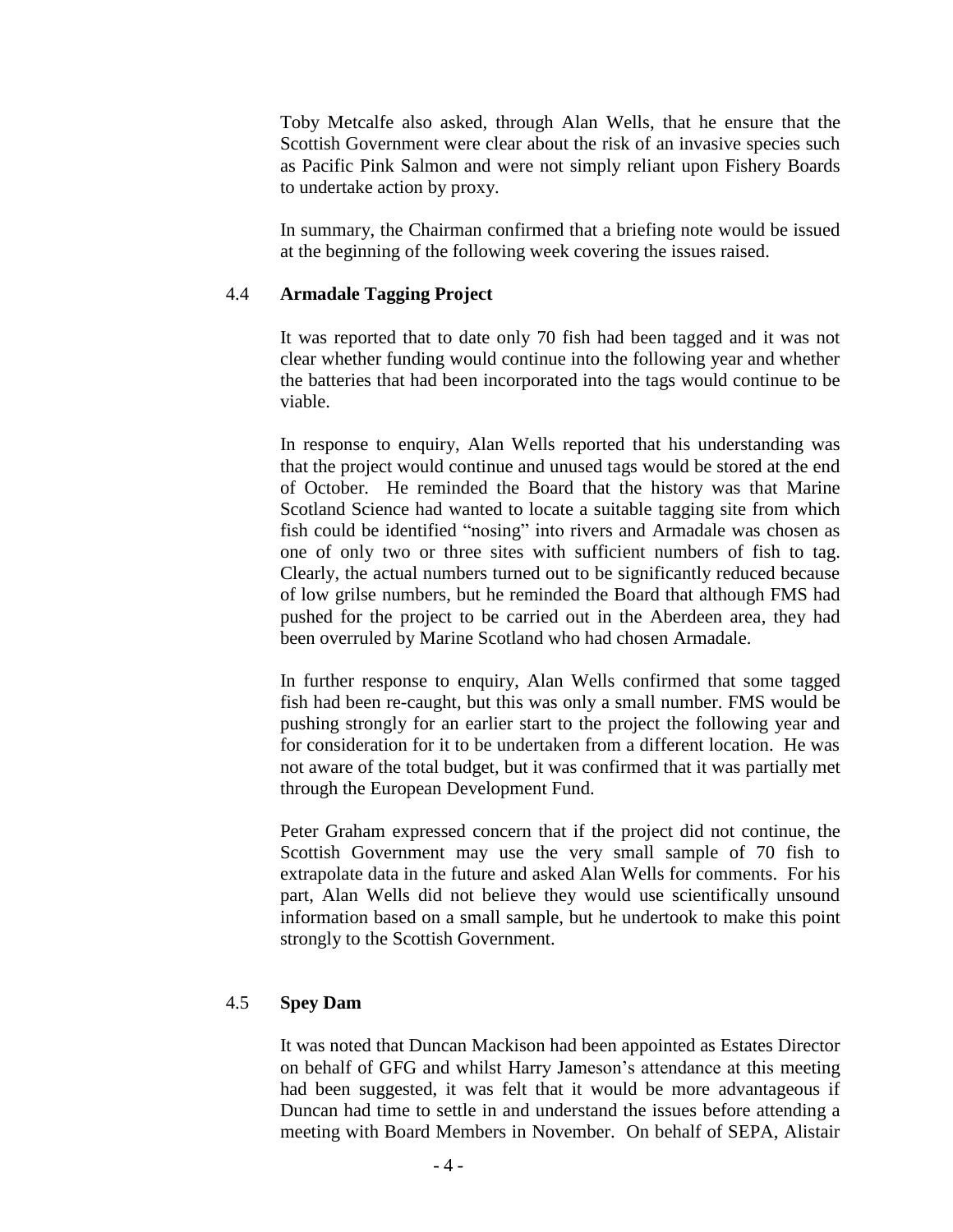Galloway confirmed that the officer dealing with Spey Dam matters was a Richard Fyffe, who had succeeded Stephen Macintyre who had now left SEPA's employ.

The Chairmen then invited questions.

Angus Gordon Lennox enquired whether there was a firm timeline now for Alcan and SEPA to adhere to and it was confirmed that this would be an aspect for discussion in November. It was noted however that the Gupta family were aware of the dam issue when they bought the Company and would have been aware of it from Due Diligence.

Brian Doran enquired whether there was a confirmed delivery date for John Watt's report. Brian Shaw advised that he understood it was to be at the end of October.

Craig Mackay enquired whether there was any risk that the John Watt report could result in a declassification of the dam as an obstruction. It was felt there was no risk of this and it was more likely to reinforce the Board's own view.

Toby Metcalfe enquired whether SEPA were ready to take tough enforcement action if the John Watt report supported the Board's view and in response, Alistair Galloway confirmed that they would push forward, subject to preparation of detailed plans to resolve the issues.

William Mountain again stressed the Board's requirement for specific dates for action. Peter Graham supported the view that SEPA, as the regulator, must take action and the Board must ensure that SEPA's "feet were held to the fire". Alistair Galloway confirmed he was fully aware of the Board's views.

In summary, the Chairman noted the regulator's requirement to take action and recorded a very strong message on behalf of the Board to SEPA that the Board expected action to be taken irrespective of any requirement for further surveys and estate plans.

## 4.6 **SSE**

Matters were principally as reported in the Director's report, but Alan Williams enquired who it was within the SEPA organisation who had inherited the responsibility to represent the Spey's interest. Alistair Galloway was not sure of the particular individual, but confirmed that SEPA would continue to look after the Board's interests.

## 4.7 **Predator Control**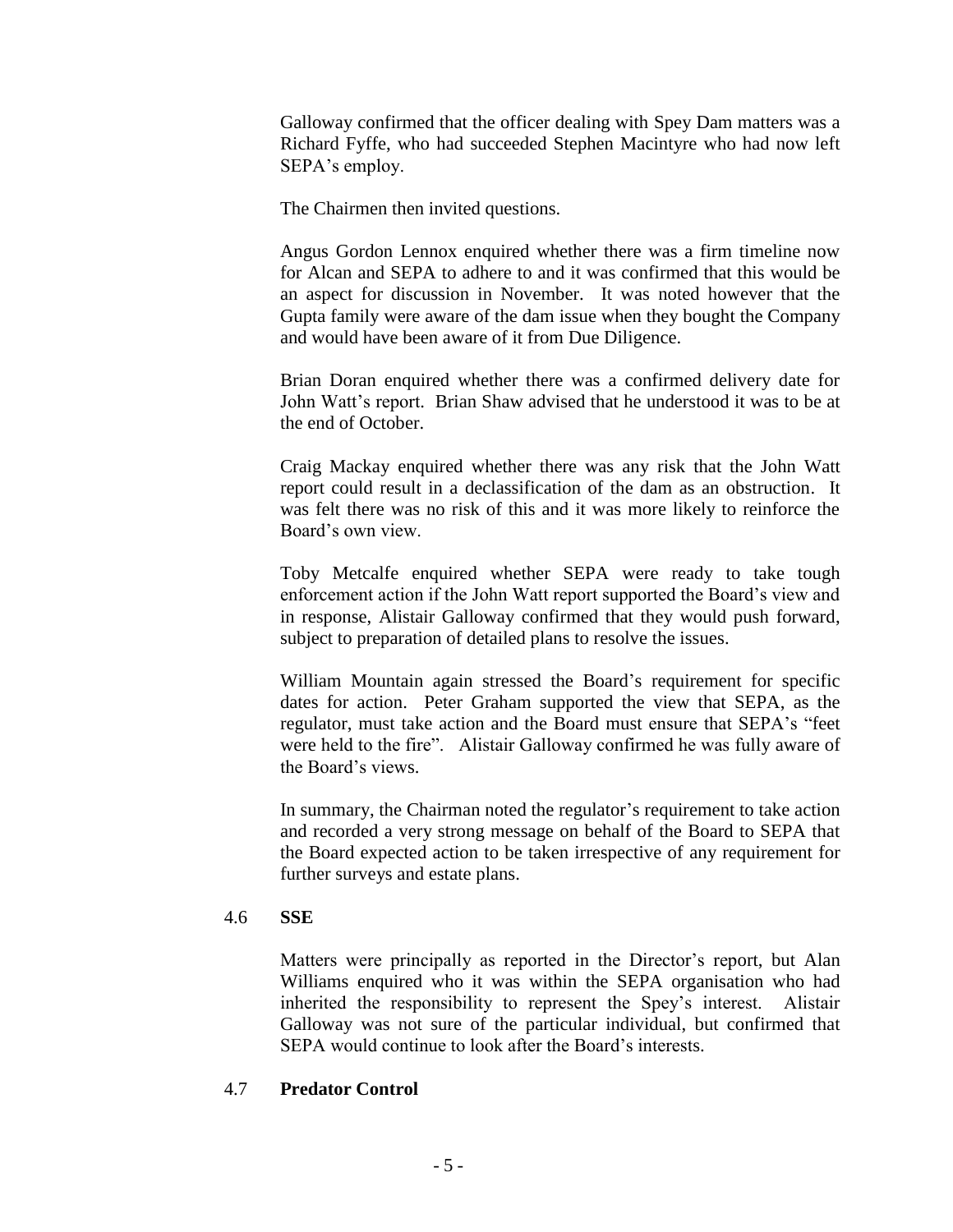#### 4.7.1 Sawbills and Seals

It was recognised that there was currently a dis-connect between the procedure for licencing sawbill ducks and that regarding seals. In connection with sawbills, the Board collated information and counts and then submitted the application, but for seals, the counts and surveys were carried out by the Sea Mammal Research Unit and considered by Marine Scotland and so the Board were not a party to it. This resulted in a different application process which was at times very frustrating, but would continue to be monitored.

Angus Gordon Lennox, as an aside, indicated that he had had confirmation from the Policy Officer that as long as there was no deliberate intention to harm, a policy of "shoot to scare" would be permissible.

## 4.7 **Ranunculus**

It was reported that Peter Graham requested that the Board issue a Press Release about the referral to Europe of the failure to take action on Ranunculus by the Scottish Government. All Board Members supported this and it was agreed that this should be circulated to as wide an audience as possible.

#### 4.8 **Spey Catchment Initiative**

It was noted by Angus Gordon Lennox that Liz Henderson and he had walked a part of the Fochabers Burn and it appeared that the work undertaken was now resulting in "self-improving" of the habitat which was very positive. He asked that the Director liaise with Liz Henderson for an update.

## **5. SPEY STOCKING SUB-COMMITTEE**

The report was presented and identified 3 principal points:-

#### 5.1 Electro Fishing Report

Details would follow, but in brief summary it was noted that fry numbers were up on the previous year and parr numbers were down.

- 5.2 The stocking areas of the previous year had been reviewed and new locations had been determined.
- 5.3 The future of the stocking programme had been reviewed against two main considerations:-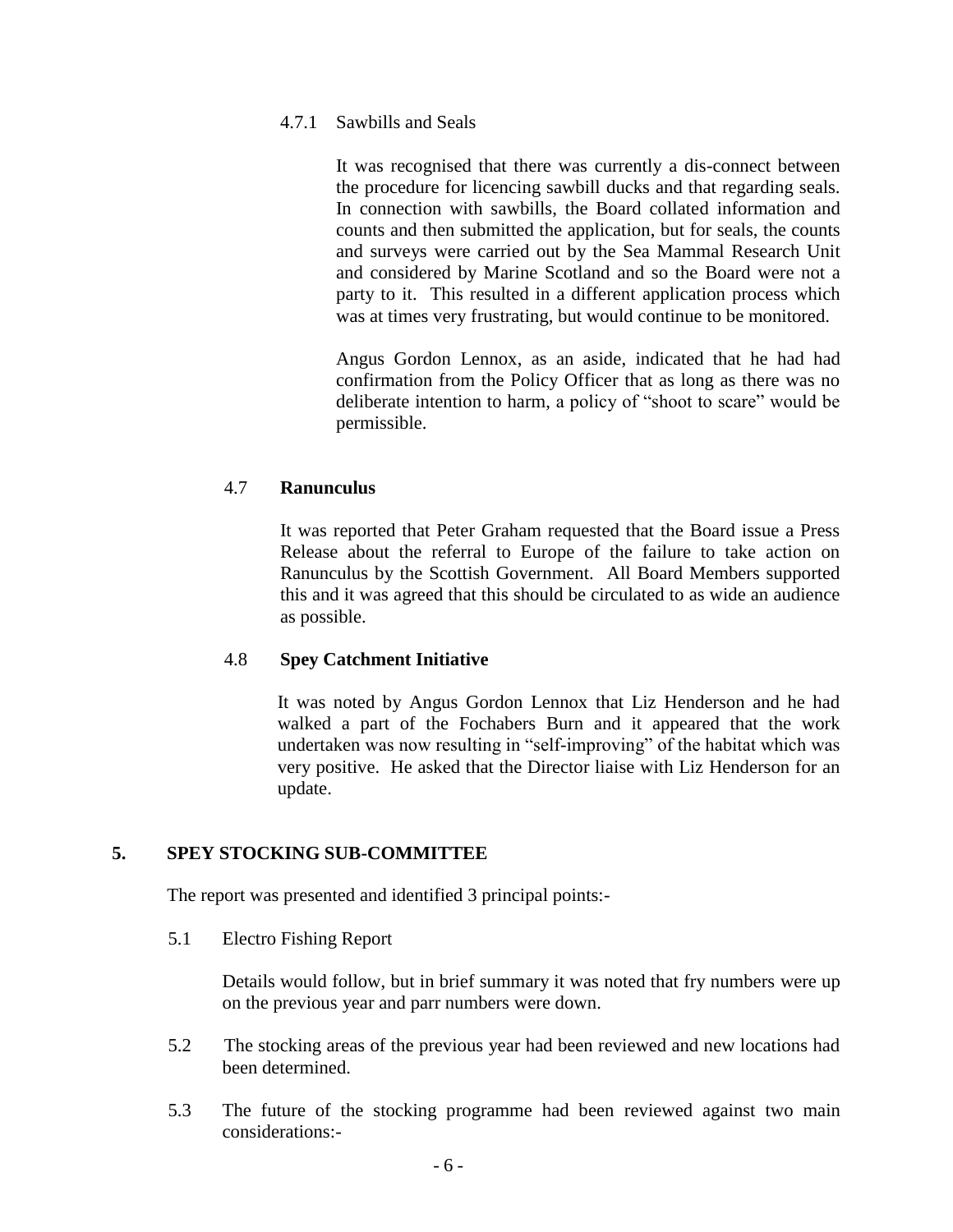- Scientific based upon evidence.
- Political with pressure from the public and anglers for the Board to expand its stocking programme.

It was noted that balancing the two considerations was a difficult process and the result was the current year's proposed programme. The idea had been to add areas where there could be active management, particularly in the upper catchment and a number of new sites had therefore been identified, with details presented to the Sub-Committee. Consideration had also had to be given to the best way to collect broodstock fish from these areas. In terms of the locations for planting out, the was a requirement to demonstrate a clear need for stocking in particular areas and the proposal for the following year was to plant out 330,000 fed fry in to the areas identified.

Peter Graham commended the proposed programme to the Board and invited questions.

There were some questions regarding specific locations of stocking areas and Angus Gordon Lennox enquired whether there was a reason for targeting the upper river at a time when electro fishing was showing reduced numbers of parr.

In response, Peter Graham advised that this was because of high numbers of fry in the lower river, which obviated any need to overlay more. The aim was to target burns where juvenile numbers were low.

Brian Shaw also noted that the Tommore burn provided good habit for trout, whereas the Allt Bhran burn had better habitat for salmon. He felt that there could be lessons to be learnt by re-visiting the Allt Bhran burn to see if numbers there could be improved. He also felt it was worth recollecting that the use of the hatchery gave the Board flexibility to react to particular problems and issues as they arose, but the river was remarkably resilient in producing good fry numbers.

Peter Graham commended the proposals to the Board, with the reservation that there was not yet sufficient data for stocking from the Tromie. Board Members accepted the programme in general, with some reservation from Alan Williams.

Finally, the Chairman reported that Macallan Distillery may well contribute some financial support to the Board if it were to stock the Ringorm burn. Peter Graham indicated that this would also be subject to review in the same way as other locations.

## **6. AOCB**

6.1 Dr Catherine Wills noted the low number of grilse in the river and enquired whether there was any reason for their small size also.